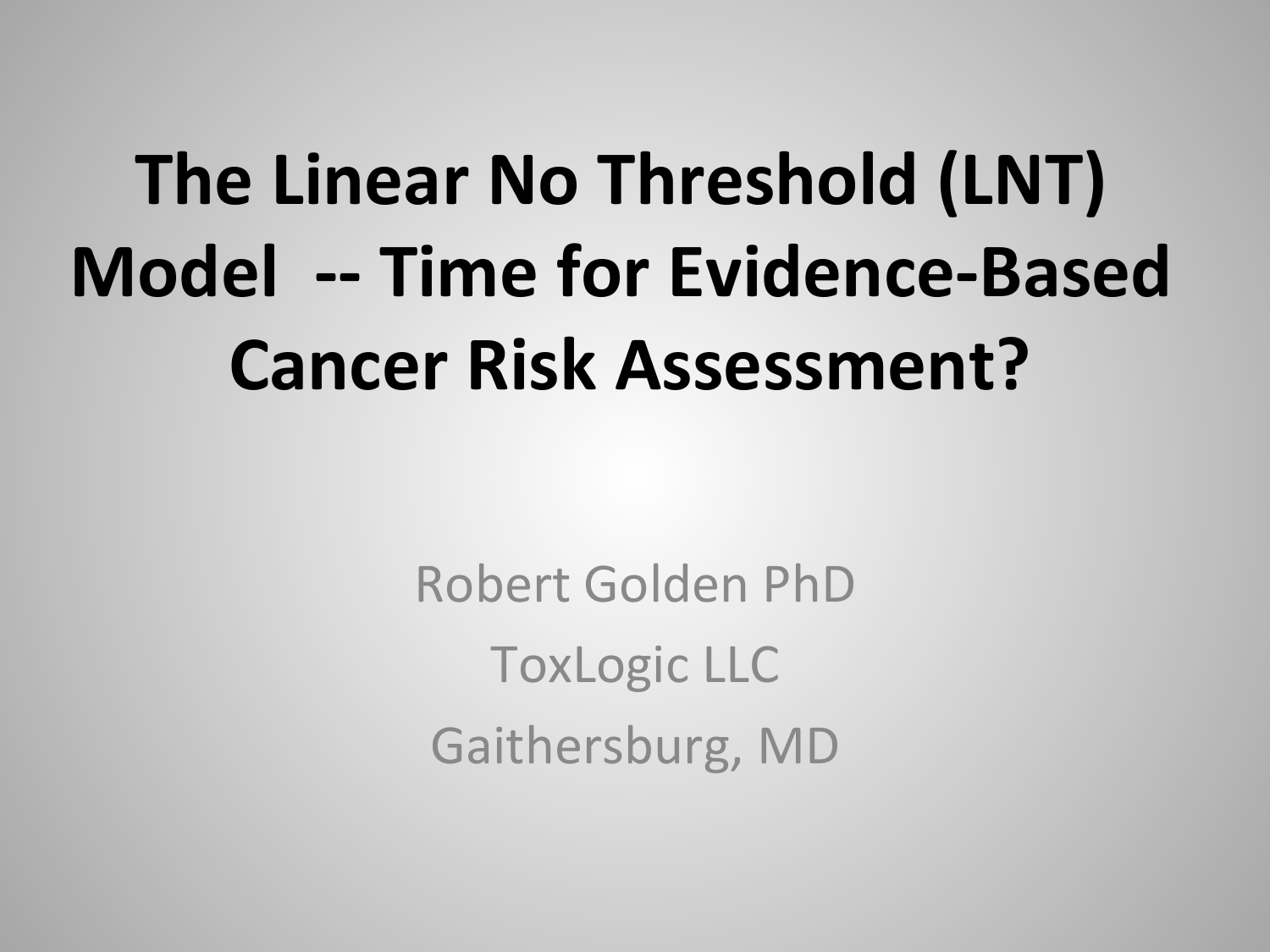## **Presentation Overview**

- LNT role in environmental regulations
- Historical aspects of LNT endorsement & use
- Evidence for radiation linearity
- Regulatory & Economic implications of LNT
- Radiation data
- Chemical data
- Conclusions
- Path forward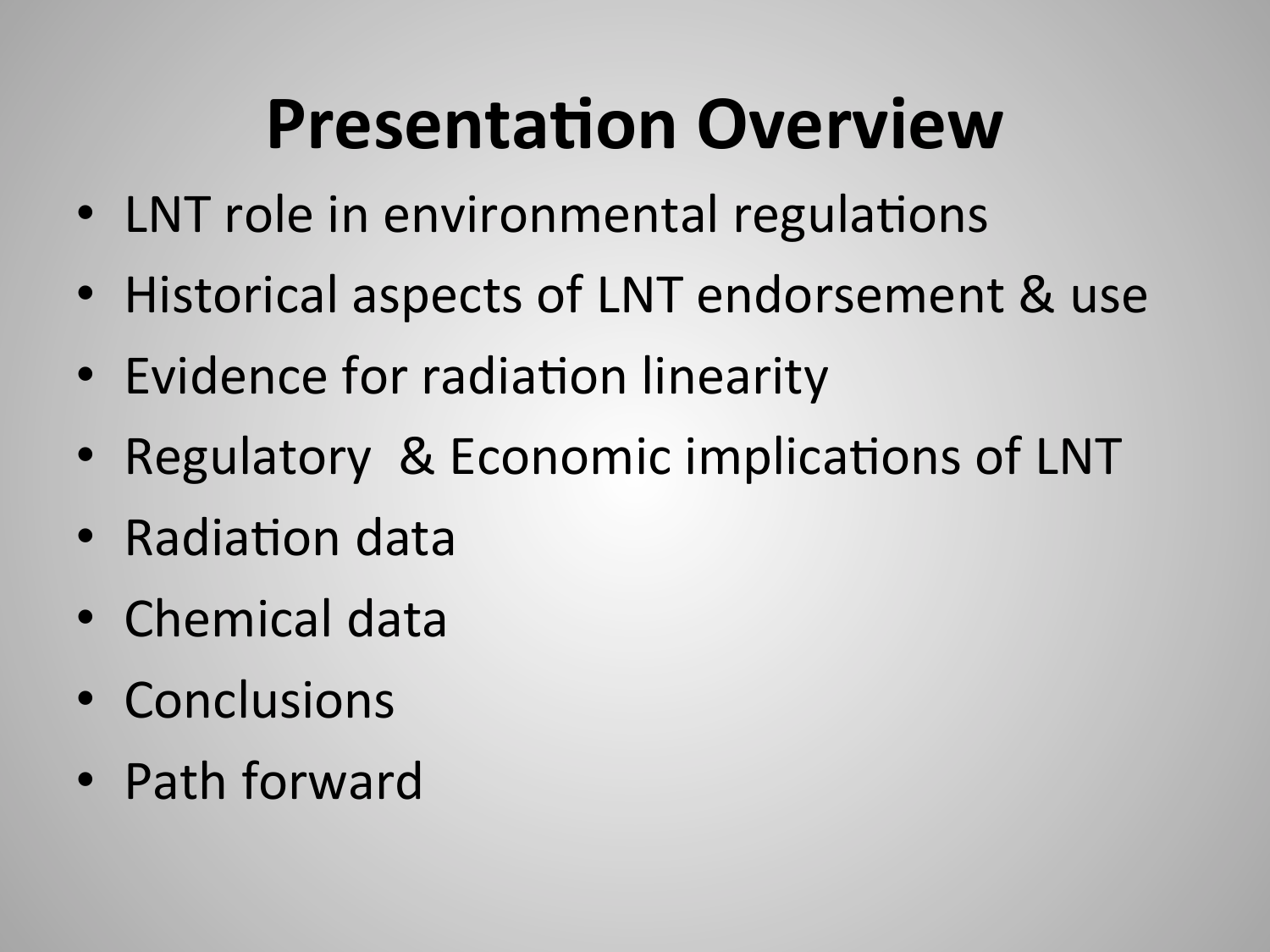## **On-going Economic & Societal Consequences of LNT-Driven Regulations**

- The LNT model plays a substantial role in many sweeping environmental regulations
- Staggering economic consequences and costs
- While originally intended for cancer risk assessment LNT now used for non-cancer risk assessment as well
- Many recent, on-going, and future EPA Rulemakings have an LNT-driven component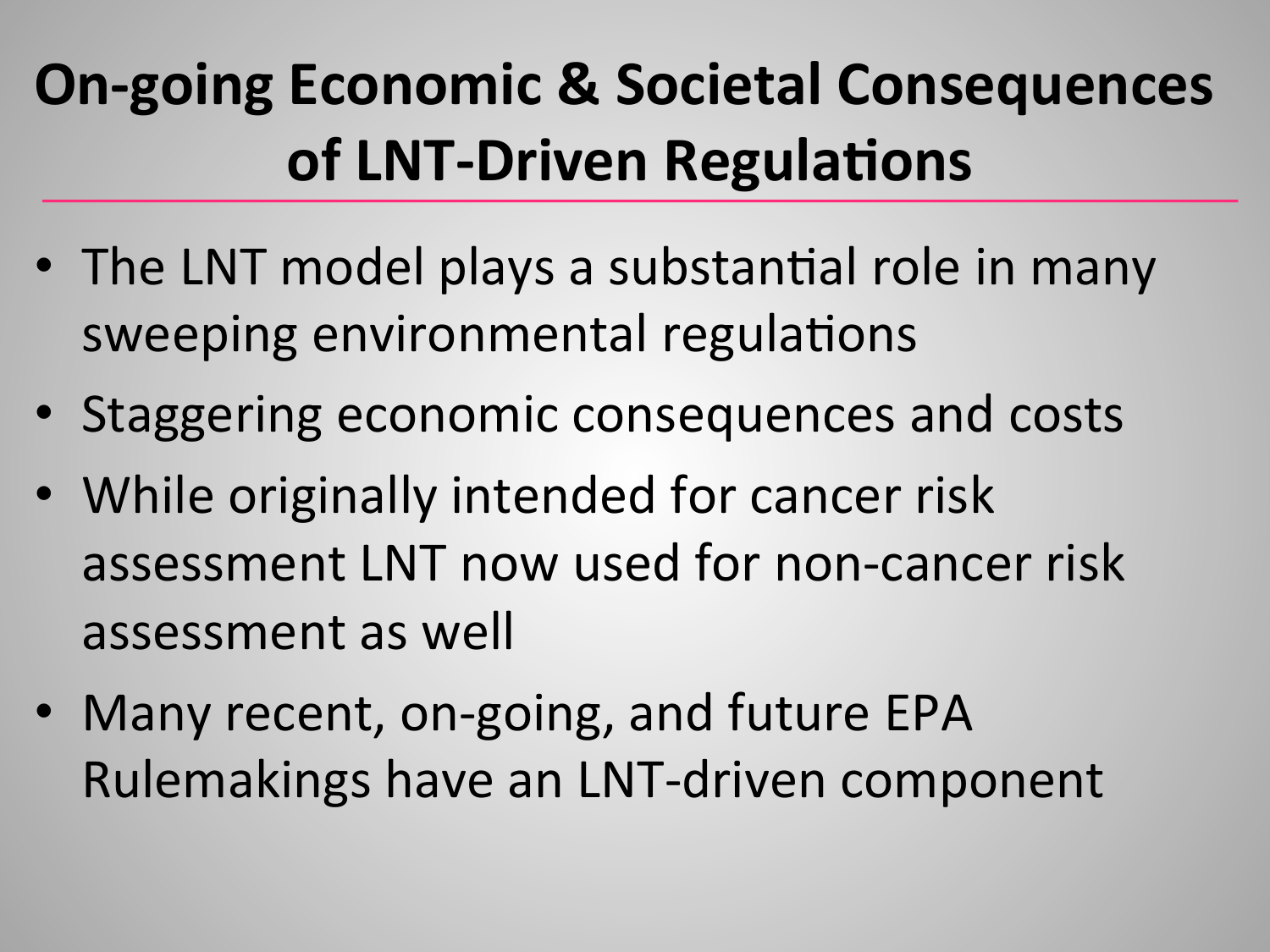### **EPA Rulemaking Timelines with Likely LNT-Driven Component**

- 2010
	- PM NAAQS
	- $-$  SO<sub>2</sub> NAAQS
	- Oil & Gas NSPS & MACT
- 2011
	- Boiler MACT/GACT; New Air Toxics
	- Carbon monoxide & Ozone NAAQS
	- PM NAAQS
	- Refinery Risk Rule
	- $-$  Utility Power Plant Risk NSPS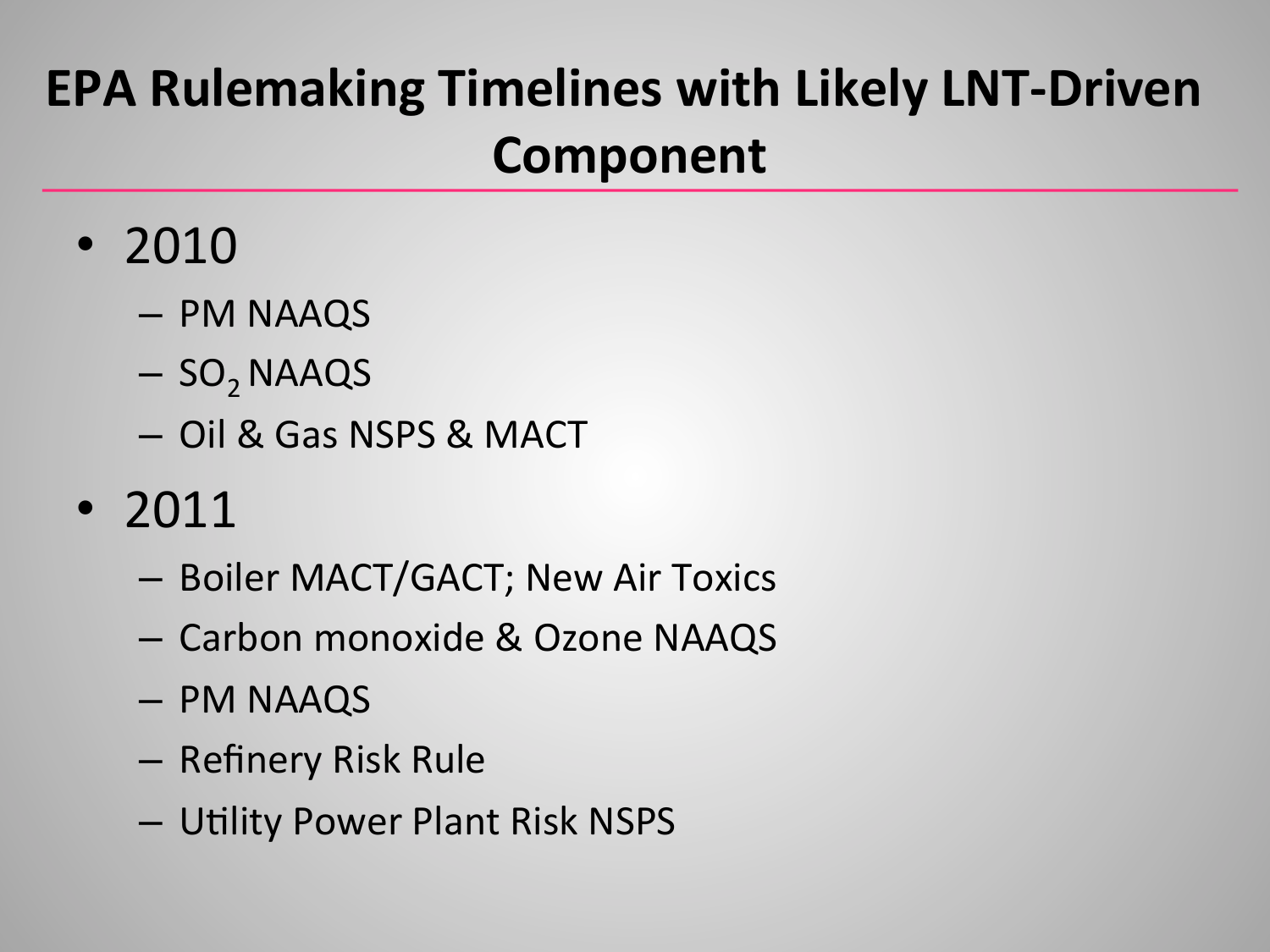### **EPA Rulemaking Timelines with Likely LNT-Driven Component**

- 2012
	- PM SIP control
	- PM NAAQS
	- $-$  Secondary NO<sub>2</sub>/SO<sub>2</sub> NAAQS
	- Carbon monoxide NAAQS
	- $-$  H<sub>2</sub>S HAP Listing
- 2013
	- Ozone NAAQS
	- Refinery MACT/GACT
	- $-$  Auto/Truck Painting & Polymer & Resins RR Rule
	- Iron & Steel Foundries and Aluminum RR Rule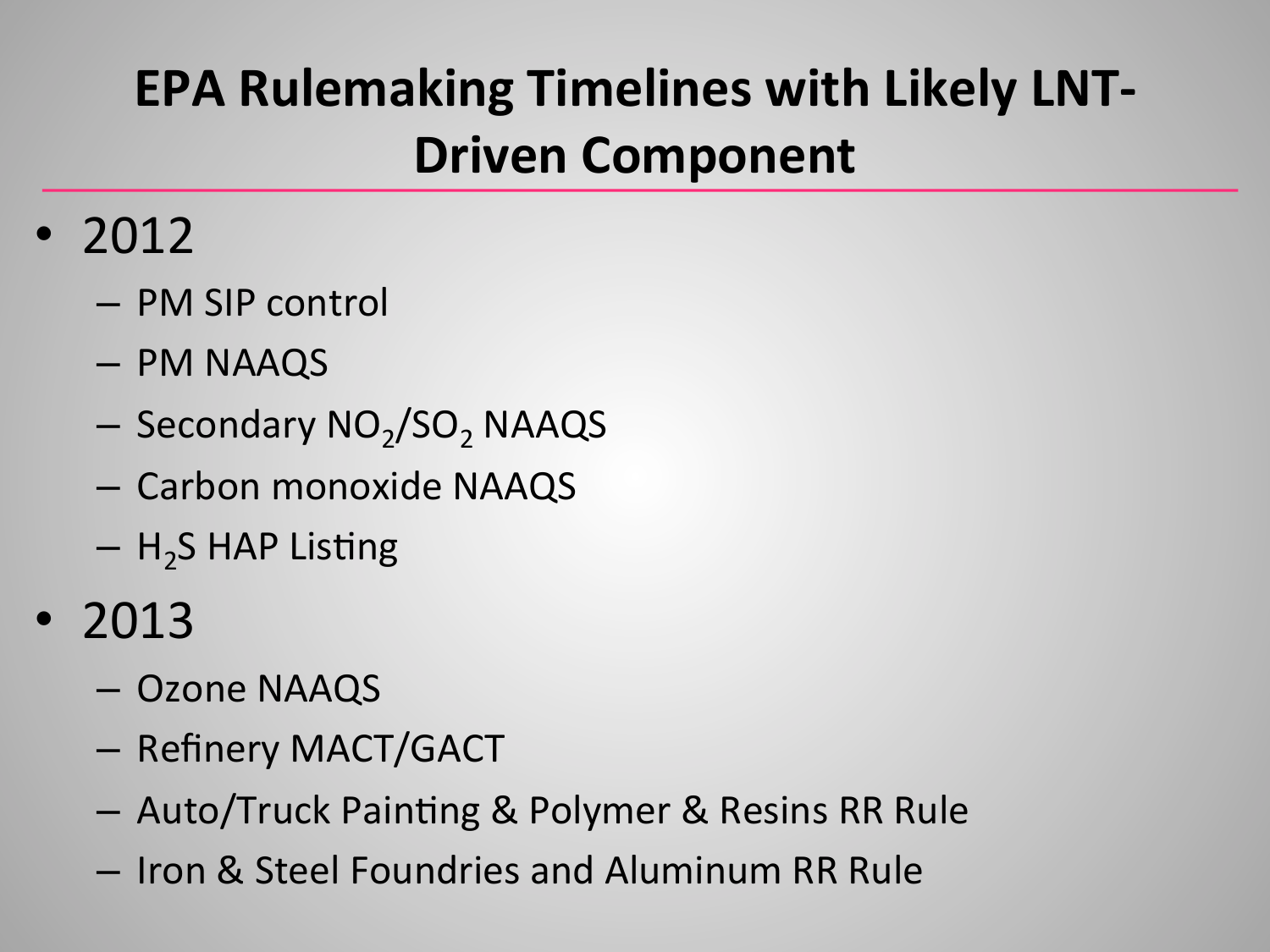### **The On-going Evolution of Chemical & Radiation Cancer Risk Assessment**

#### • 1940s

- $-$  First use of nuclear weapons
- $-$  Doomsday clock starts ticking
- $-$  Nuclear physicists & biologists declare there is no safe threshold for radiation-induced DNA mutation and cancer
- 1970s
	- President Nixon creates EPA
	- Congress passes Clean Air Act, Safe Drinking Water Act (SDWA) & Toxic Substances Control Act (TSCA)
	- $-$  National Academy of Sciences creates Safe Drinking Water Committee (mandated by SDWA)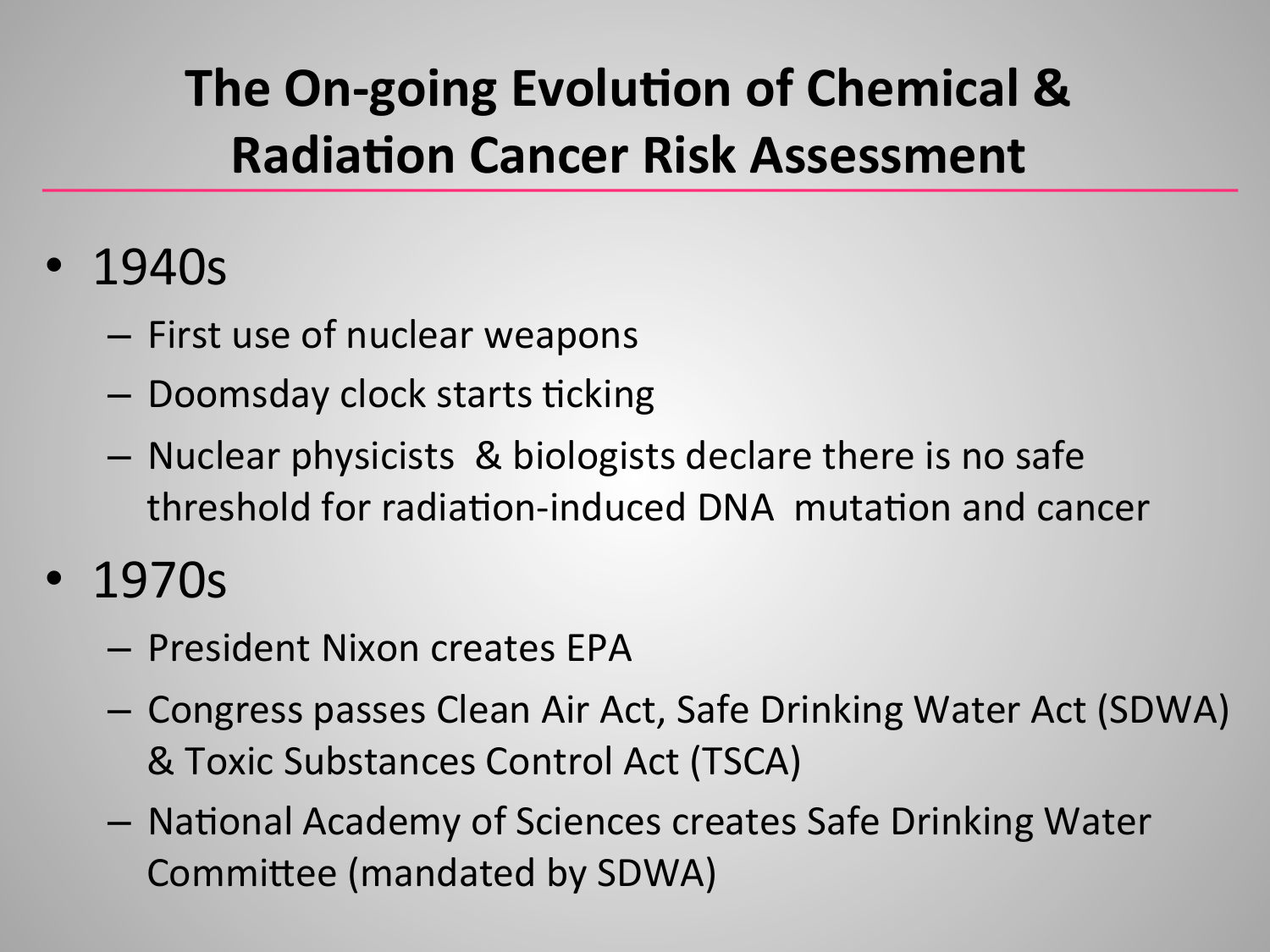### **The Ongoing Evolution of Chemical & Radiation Cancer Risk Assessment**

- 1977-1980s
	- $-$  NAS SDWC debates whether, like radiation, chemicals that damage DNA have no safe threshold for exposure
	- $-$  Committee concludes (reluctantly) that chemicals should be treated like radiation
	- $-$  "Linear-no-threshold model" (LNT) enshrined as basis for chemical cancer risk assessment
- 1980s to Present
	- $-$  EPA uses LNT model for all potential cancer-causing chemicals regardless of whether they damage DNA
	- $-$  Now used for non-cancer effects as well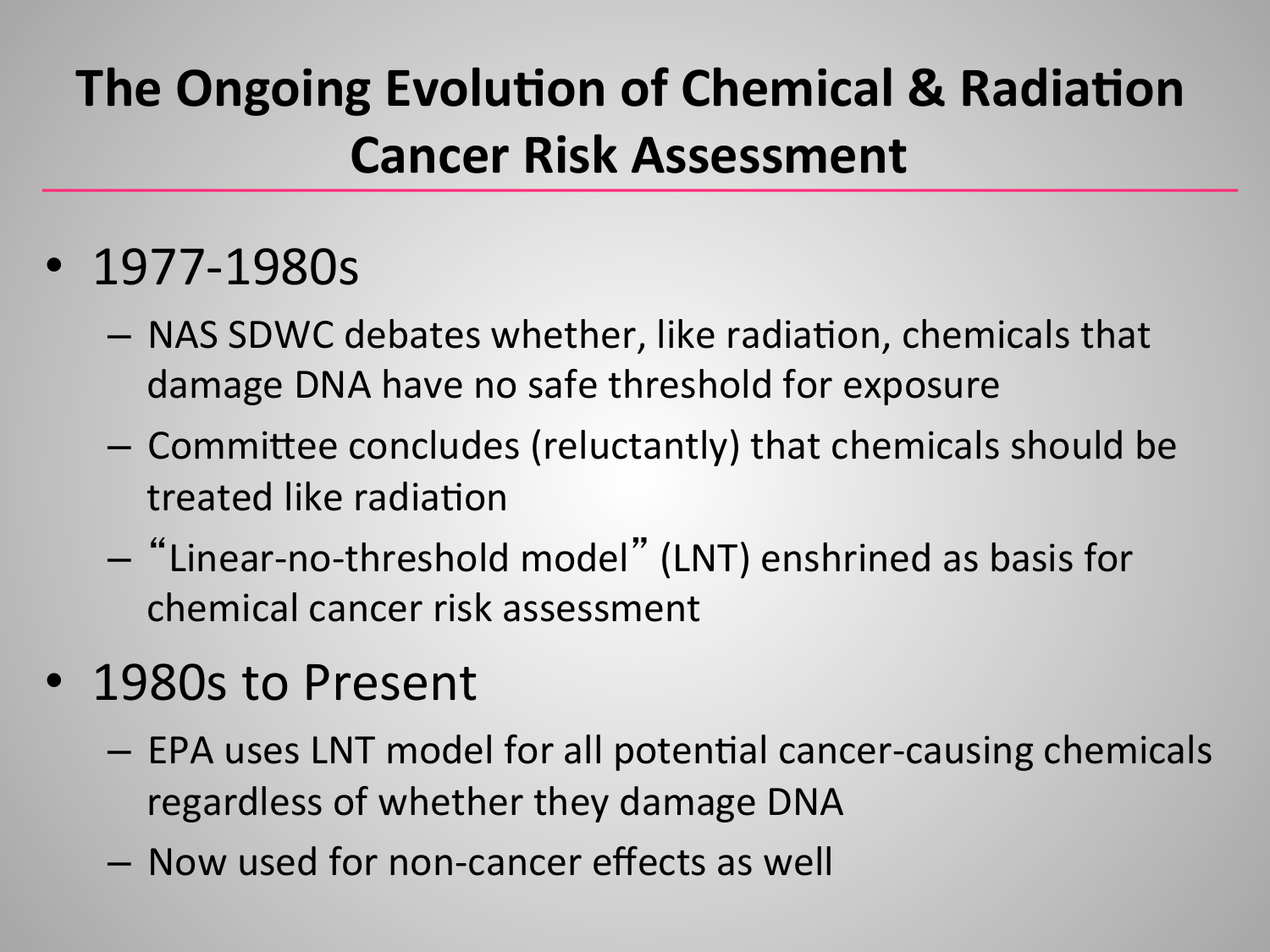### **The Ongoing Evolution of Chemical & Radiation Cancer Risk Assessment**

#### • 2000s

- $-$  Modern toxicological methods demonstrate that radiation & chemicals have thresholds showing the LNT is scientifically invalid
- 2007
	- $-$  NAS develops a "Vision and a Strategy" for toxicity testing in the 21<sup>st</sup> century based on "toxicity pathways" which show that cells can adapt to chemical stresses, up to a point, i.e., toxicity has a threshold
- 2011
	- $-$  Evidence emerges that available data in the 1940s showed a threshold for radiation-induced DNA damage & cancer
	- $-$  This suggests the SDWC endorsement of the LNT model for chemical cancer risk assessment was not scientifically valid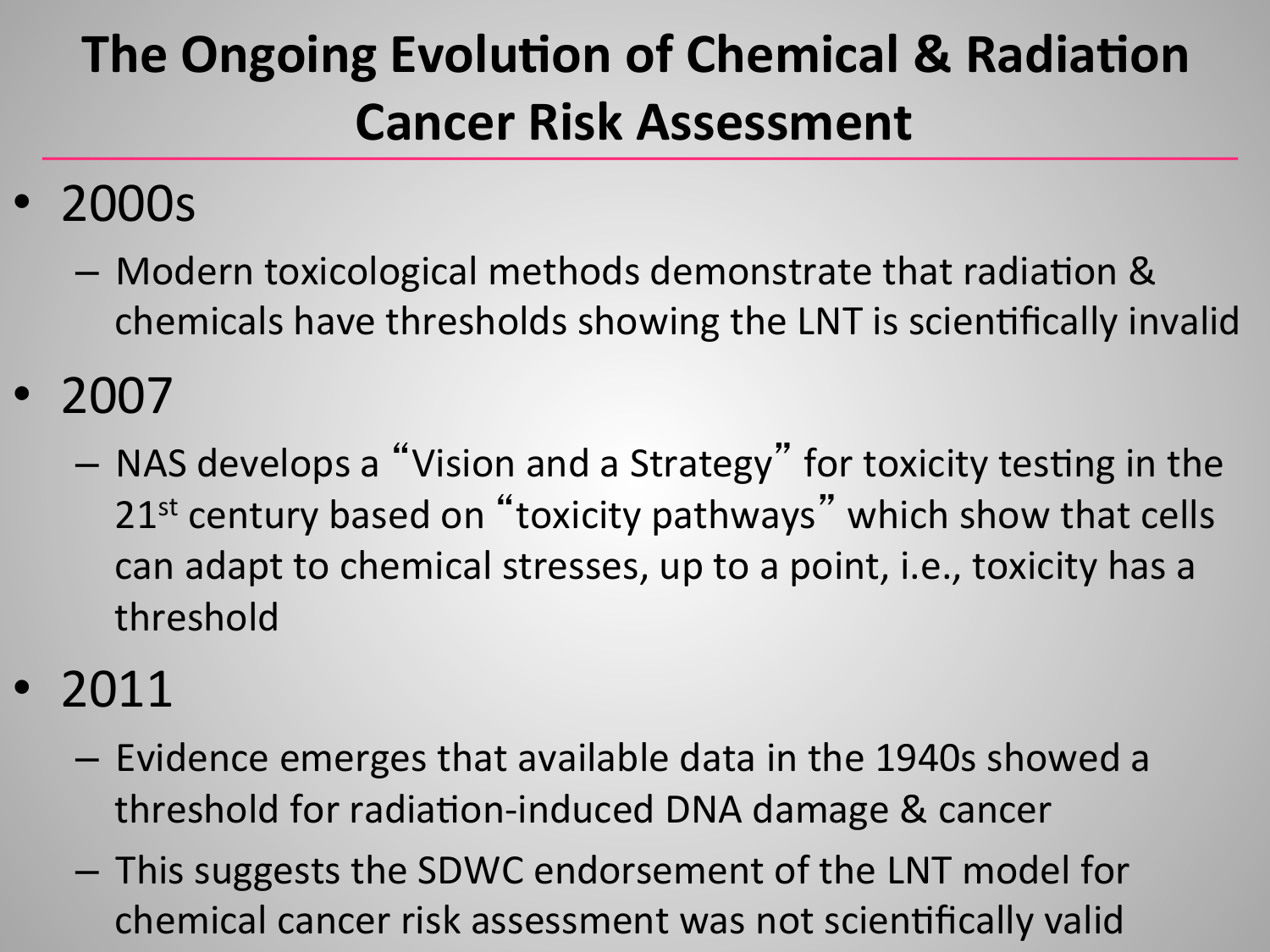# **Prolog**

- A key conclusion from the NAS Committee on Biological Effects of Atomic Radiation (BEAR I 1956) replaced threshold model for assessing radiation risks with a linear no threshold (LNT) model.
	- $-$  Any radiation dose, however small, can induce some *mitations. There is no minimum amount of radiation dose* which might be exceeded before any harmful mutations *occur***.**
	- $-$  …if we increase the radiation that reaches the reproductive glands by X percent, the number of mutations caused by radiation will also be increased by *X* percent.
- These conclusions generalized to radiation-induced cancer one year later by National Committee on Radiation Protection (NCRP) & in 1977 for genotoxic chemical carcinogens by NAS SDWC.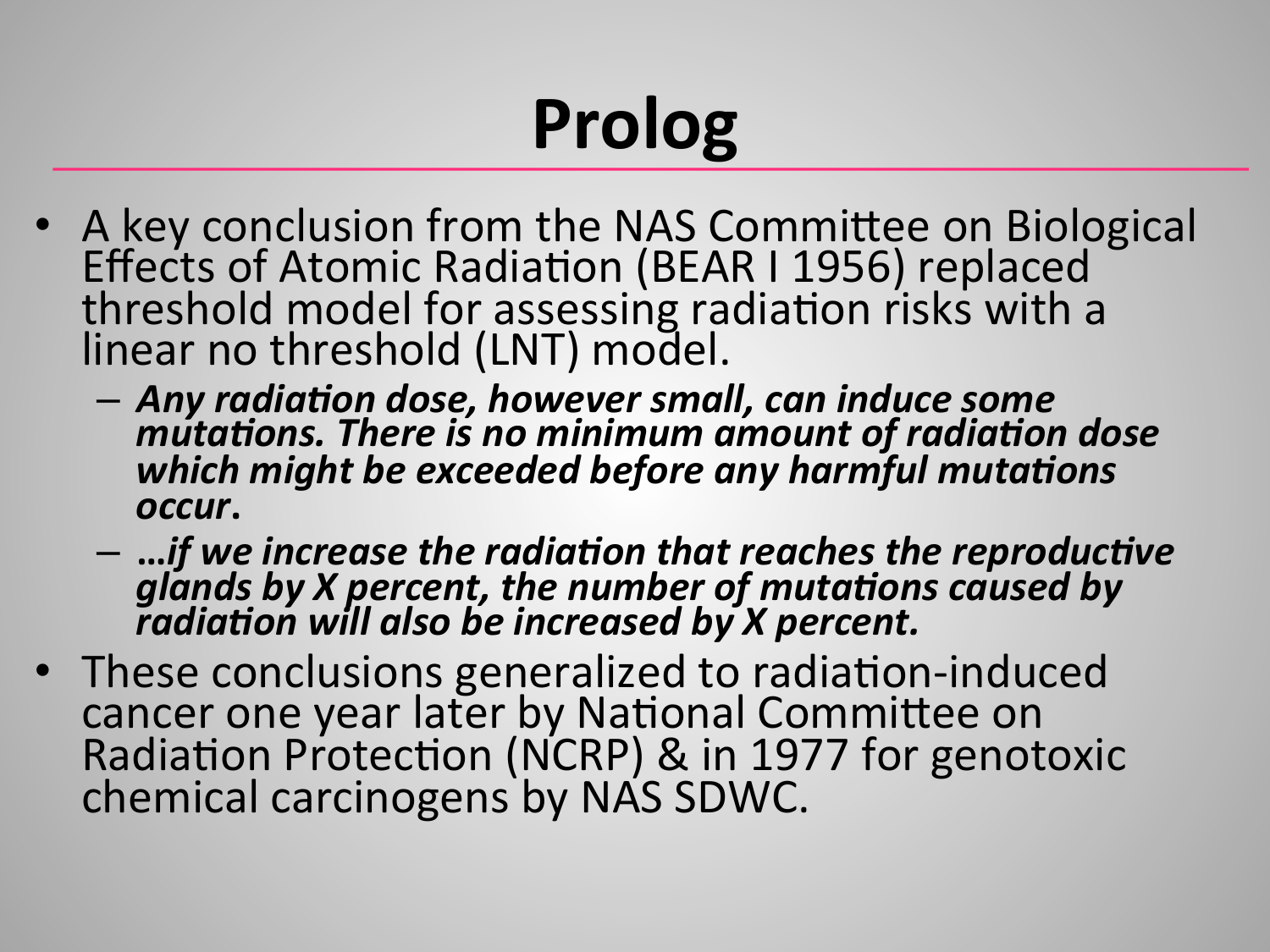#### **NAS Safe Drinking Water Committee (SDWC 1977)**

- Vol. 1 of "Drinking Water & Health" (DW&H), developed under contract with EPA's Office of Drinking Water as mandated by Safe Drinking Water Act of 1974.
- First time LNT model endorsed & used for chemical environmental cancer risk assessment.
- Based on radiation data assumed that chemically induced DNA mutations and cancers would also not have a threshold.
- Substantial collective skepticism & reluctance for adopting LNT approach.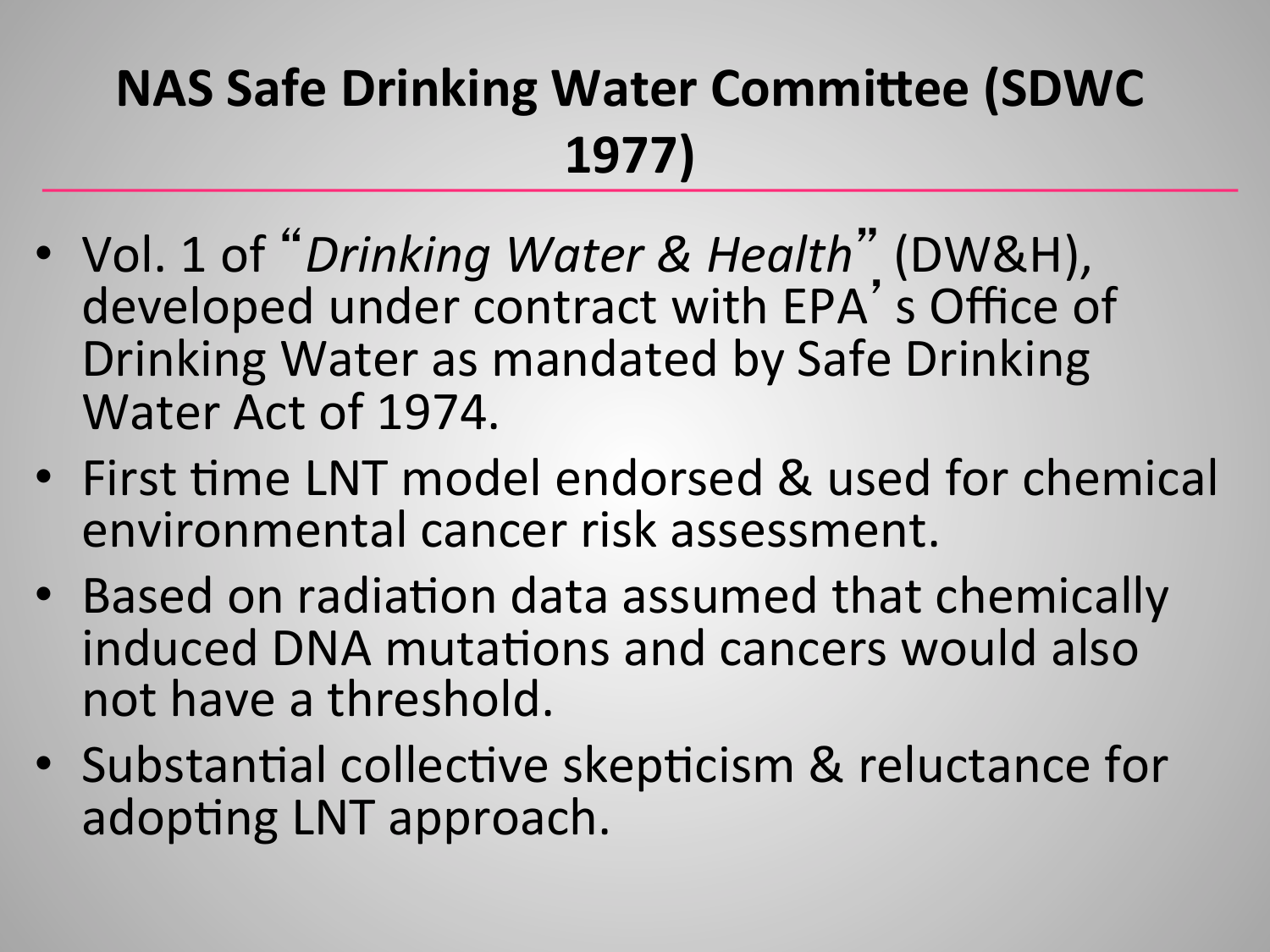#### **NAS Safe Drinking Water Committee (SDWC 1977)**

- Underlying skepticism concerning the LNT continued.
- Vol. 4 of DW & H (1982), the SDWC rescinded its endorsement of the LNT model.
	- $-$  "more confidence could be placed in mathematical models for extrapolation if they incorporated biological *characteristics of the animal studies...premature at this stage to recommend any single approach....*"
- Vol. 5 of DW &H (1983) the LNT model again relied upon & its use became the default methodology for chemical cancer risk assessment.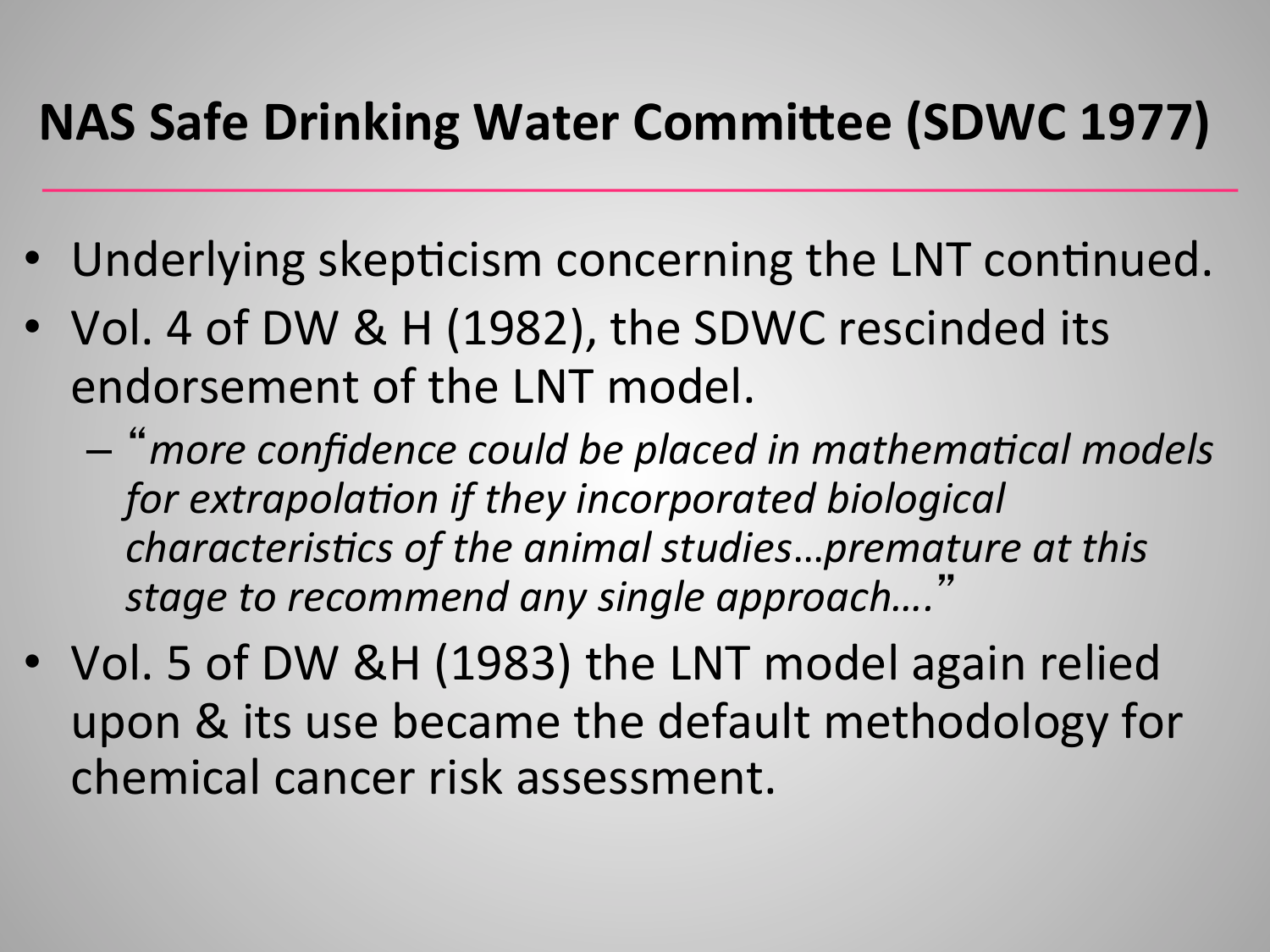## **Evidence for Radiation Linearity**

- Recent Calabrese papers review experimental history & claims of LNT radiation response for DNA mutation & cancer.
- Call into question underlying basis for endorsement of LNT model by the SDWC in 1977.
- Prior to acceptance talk, Nobel-laureate H.J. Muller knew of high quality data directly contradicting linearity for radiation-induced DNA mutation.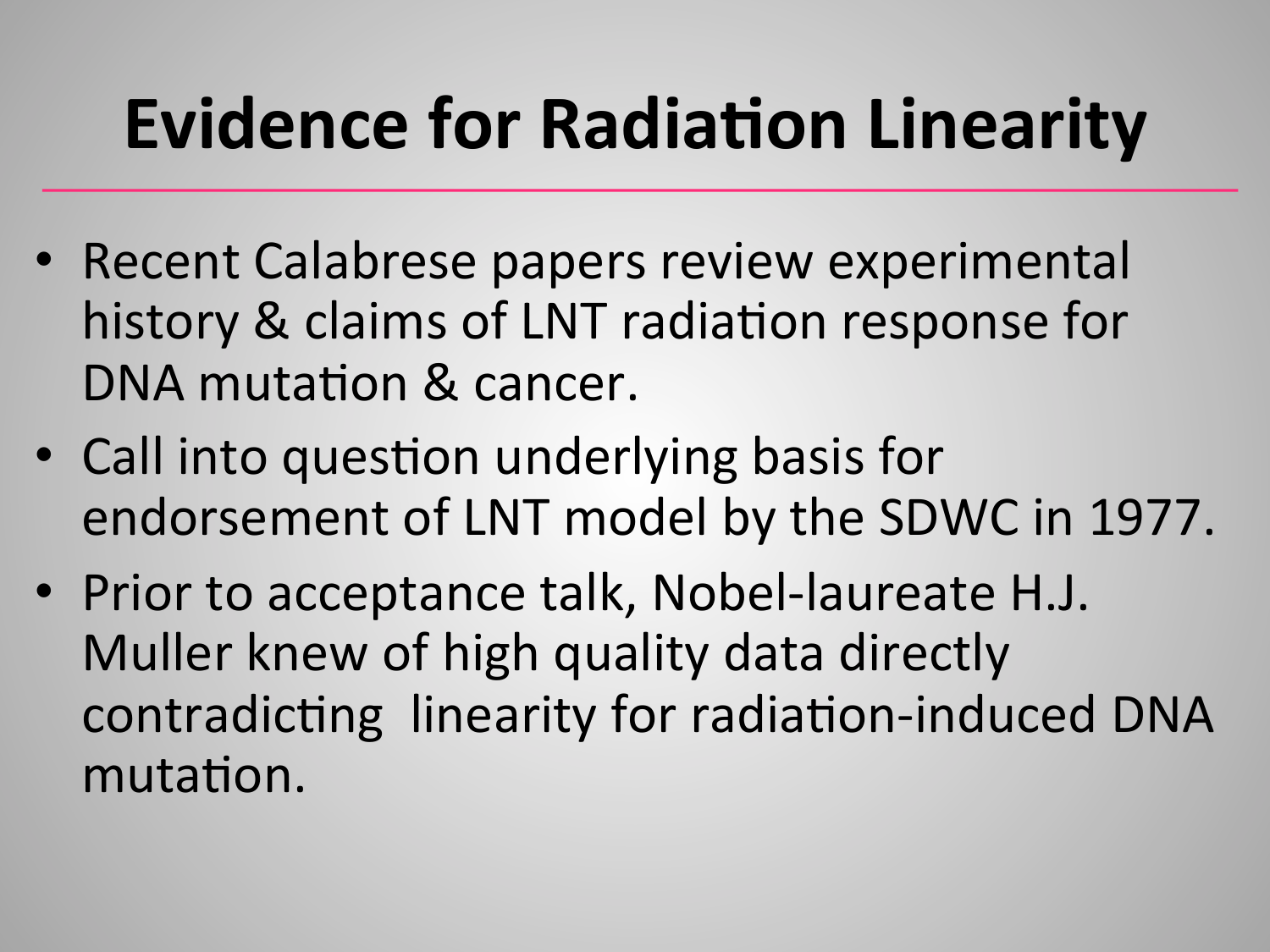## **Evidence for Radiation Linearity**

- However, in his Nobel Prize Lecture Muller unequivocally stated there was "no escape from the conclusion that *there is no threshold*" for ionizing radiation germ cell mutation.
- As documented by Calabrese, extensive correspondence discovered in DOE archives between Muller & authors of contradictory studies show data were suppressed to maintain reliance on the LNT for radiation.
- This suggests 1977 endorsement of LNT model by SDWC was based on highly questionable data.
- David Hoel, a key proponent of the LNT in 1977, now believes that radiation-induced cancer is a non-linear phenomenon at environmental exposures.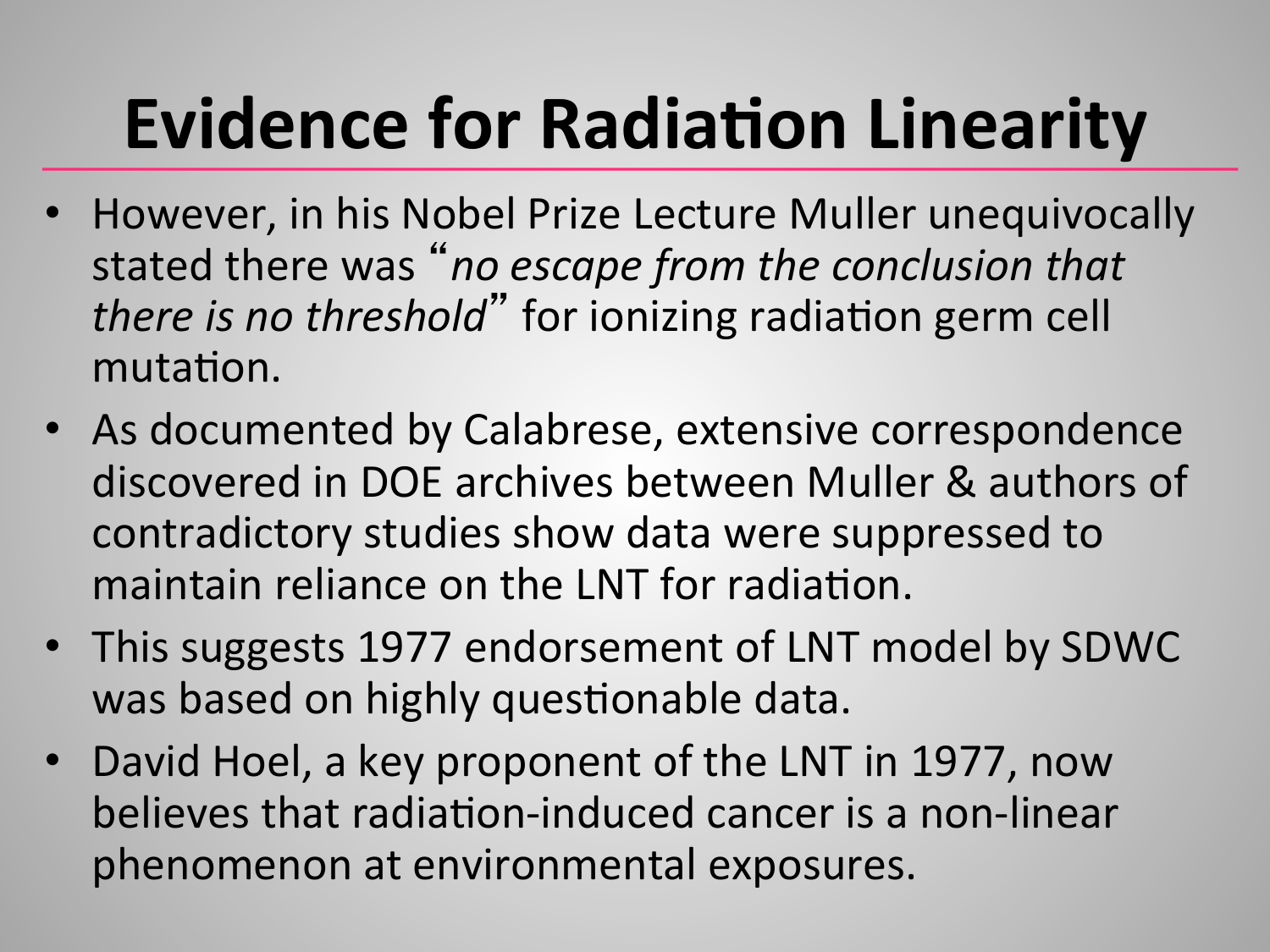## **Regulatory Implications of LNT Model**

- EPA states, on numerous occasions, that chemical regulations are based on science alone (i.e., not policy); opens door for evaluating the science underlying the LNT.
- LNT implications go well beyond cancer risks as suggested in NAS (2009) *Science and Decisions* (i.e., "*Silver Boo*k") which recommended LNT concept for non-cancer chemical effects.
- Recent regulatory actions rely on LNT to assess non-cancer health risks, e.g.,
	- Ozone & mercury based on the Clean Air Act (CAA), i.e., Mercury and Air Toxic Standards (MATS)
	- Maximum Achievable Control Technology (MACT) standards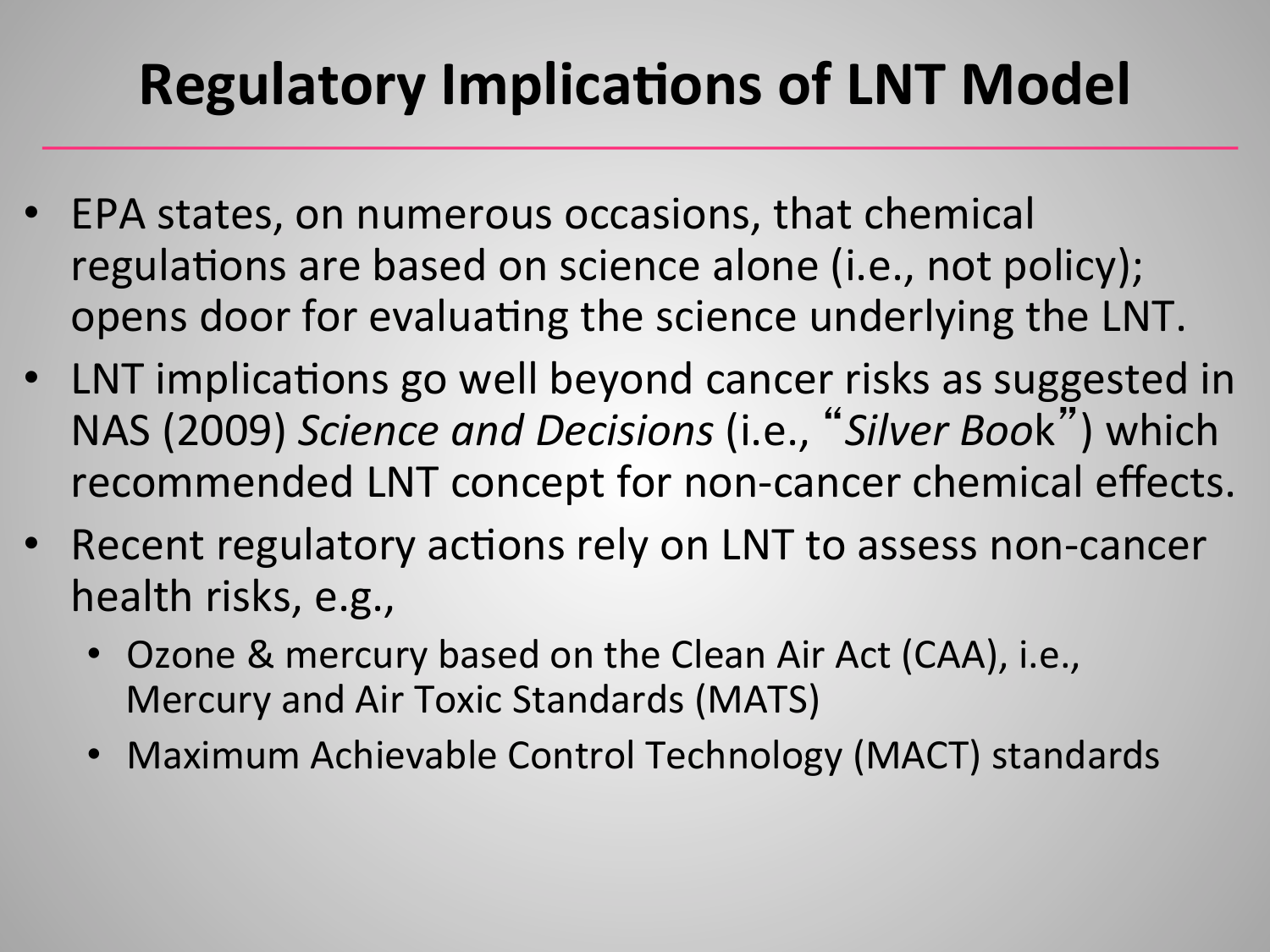## **Economic Implications of LNT Model**

- Economic aspects of numerous EPA policies the subject of intense national debate
- This suggests the role of the LNT in assessing potential cancer or non-cancer risk be critically evaluated.
- Recent EPA report on costs & benefits of 1990 Clean Air Act rules
	- -- Annual costs of compliance estimated at \$65 billion
	- -- Value of benefits estimated at almost \$2 trillion
- The LNT also distorts priority setting by over-estimating the number of lives saved (i.e., benefits) than if sciencebased approaches are used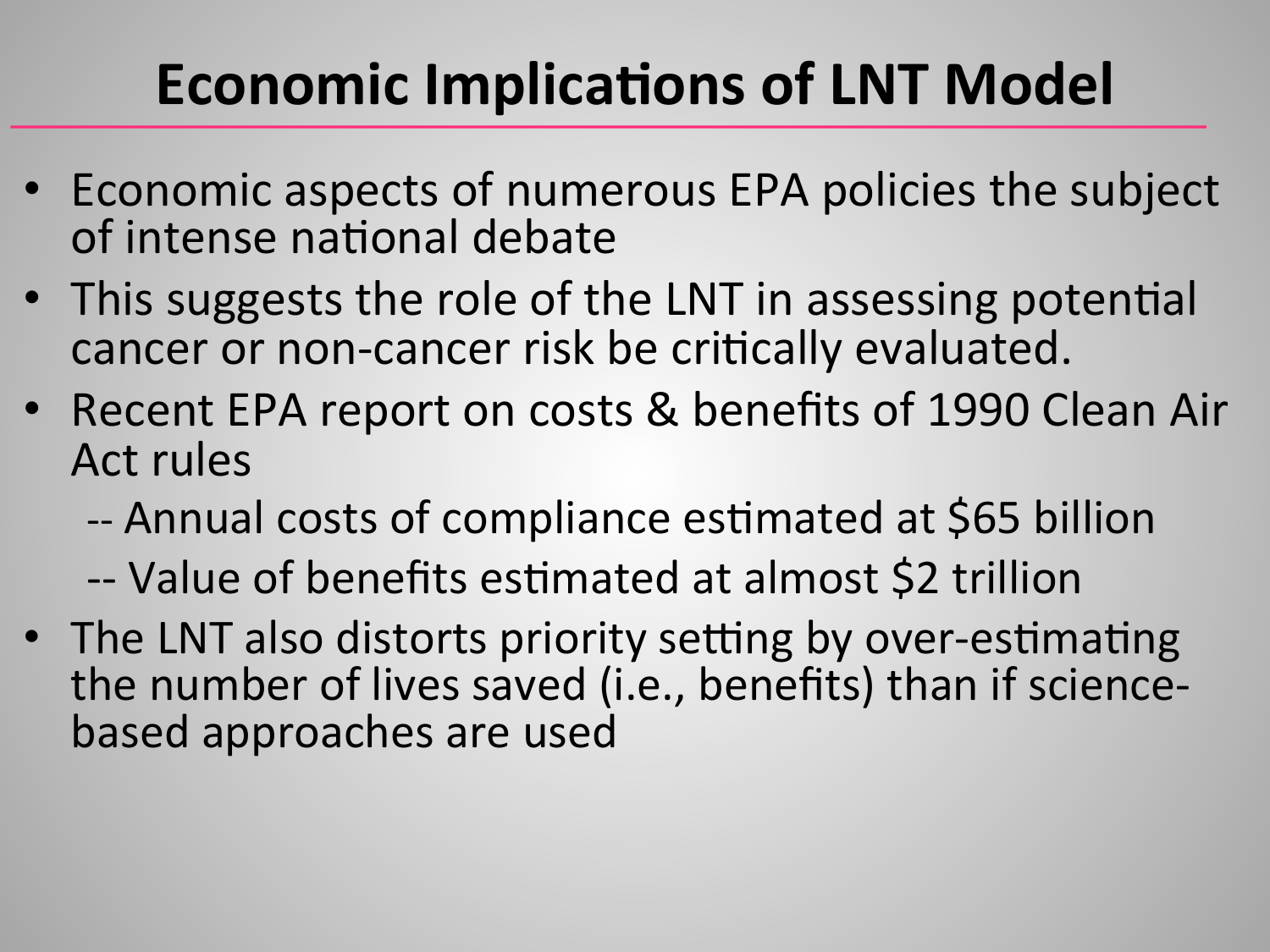## **Radiation Data**

- Radiation-induced cancer risk still based on atomic bomb survivor data extrapolation (Biological Effects of Ionizing Radiation [NAS BEIR VII] report).
- Substantial data from DOE Low Dose Program (> 700 papers) on radiation-induced mutation & cancer show thresholds for these effects *in vivo*.
- The collective results from DOE (in addition to other data on radiation & chemicals) demonstrate that the LNT:
	- Does not conform with newest experimental data using modern toxicological tools
	- $-$  Is an artificial construct & needs replacement.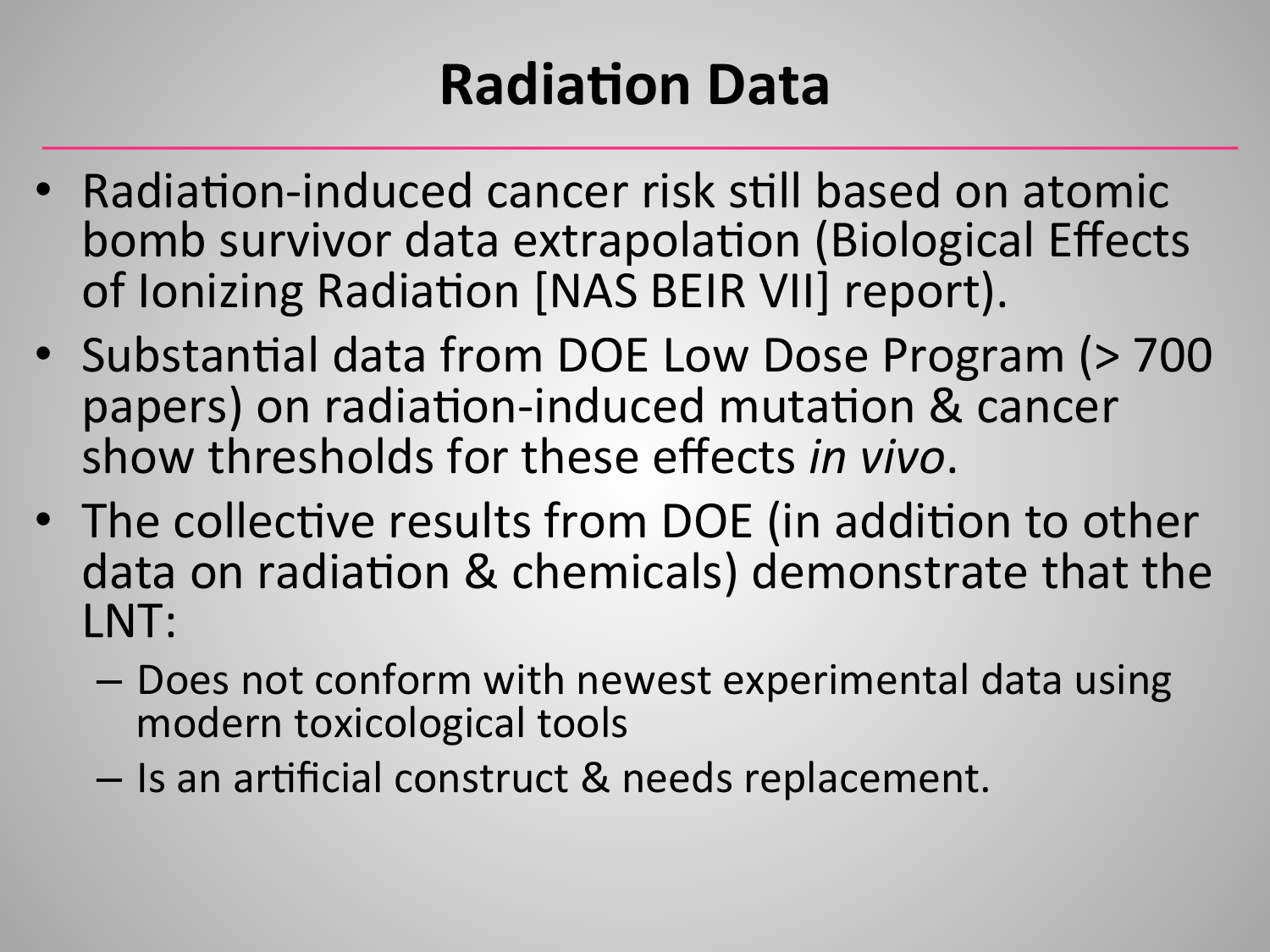### **Chemical Data**

- NAS (2007) *'Toxicity Testing in the 21st Century*" called for new ways to test chemicals by using human cells rather than whole animals.
- Detect effects in key "adverse outcome" pathways that,<br>when sufficiently perturbed, lead to adverse health outcomes, i.e., computational toxicology.
- EPA recently stated that, "...computational toxicology data used for decisions...need to be ' solidly ground-<br>truthed' science.
- Since "adverse outcome pathways" will show thresholds, it seems logical that the LNT be "solidly ground-truthed" in science as well.
- As long as the LNT remains an unchallengeable default, achieving the goals of the NAS vision will be impossible since the LNT & NAS vision are mutually incompatible.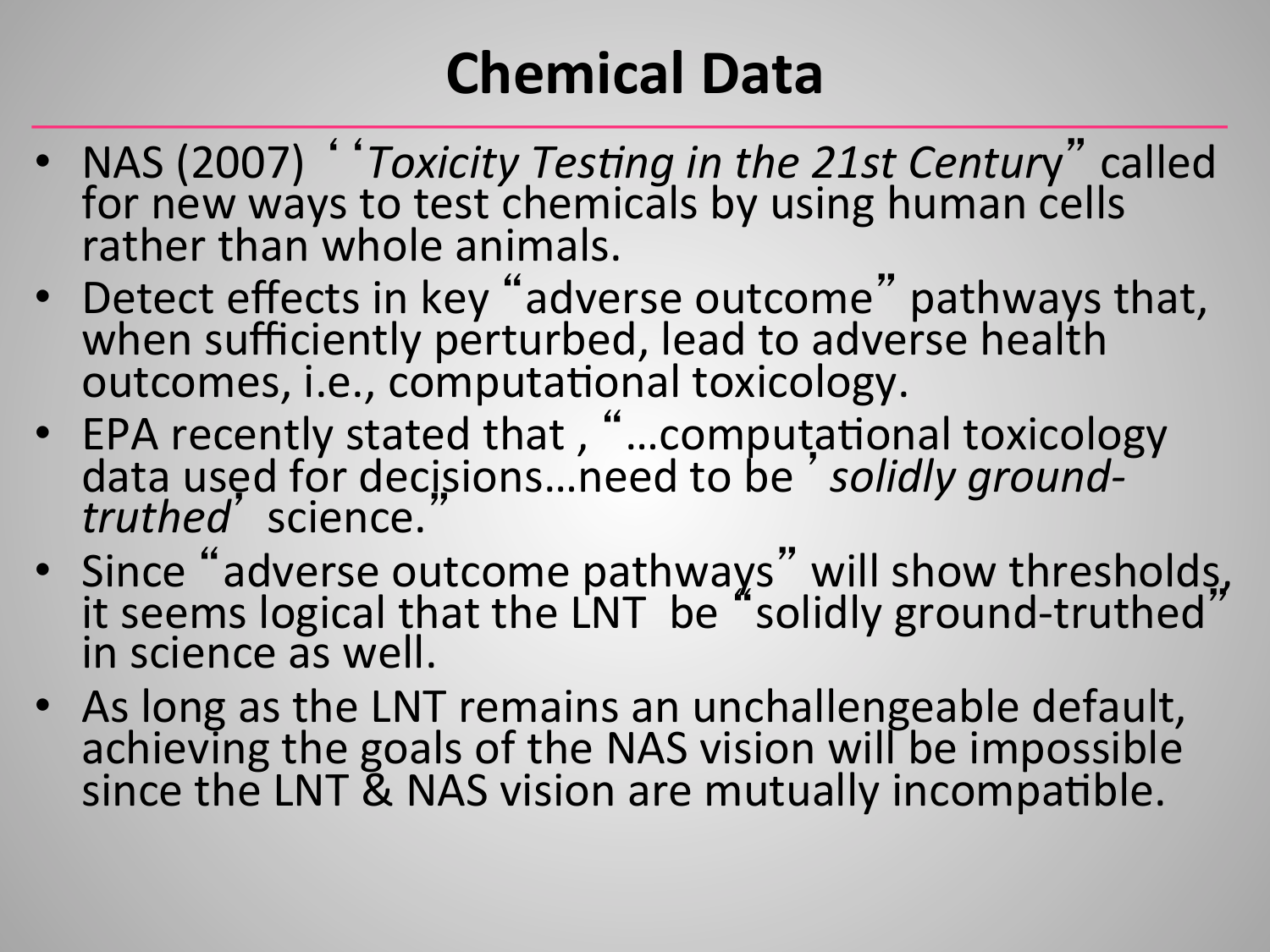# Conclusions (1 of 2)

- The rationale for adopting the LNT in 1977 for risk assessment of carcinogens now called into question by historical radiation data and modern studies with chemicals & radiation.
- Little, if any, supporting empirical data for assuming that chemical- or radiation-induced cancer are linear no-threshold phenomena.
- Given the lack of an evidentiary basis for the LNT, it is time for a critical reassessment of its continued use today for chemical or radiation risk assessment.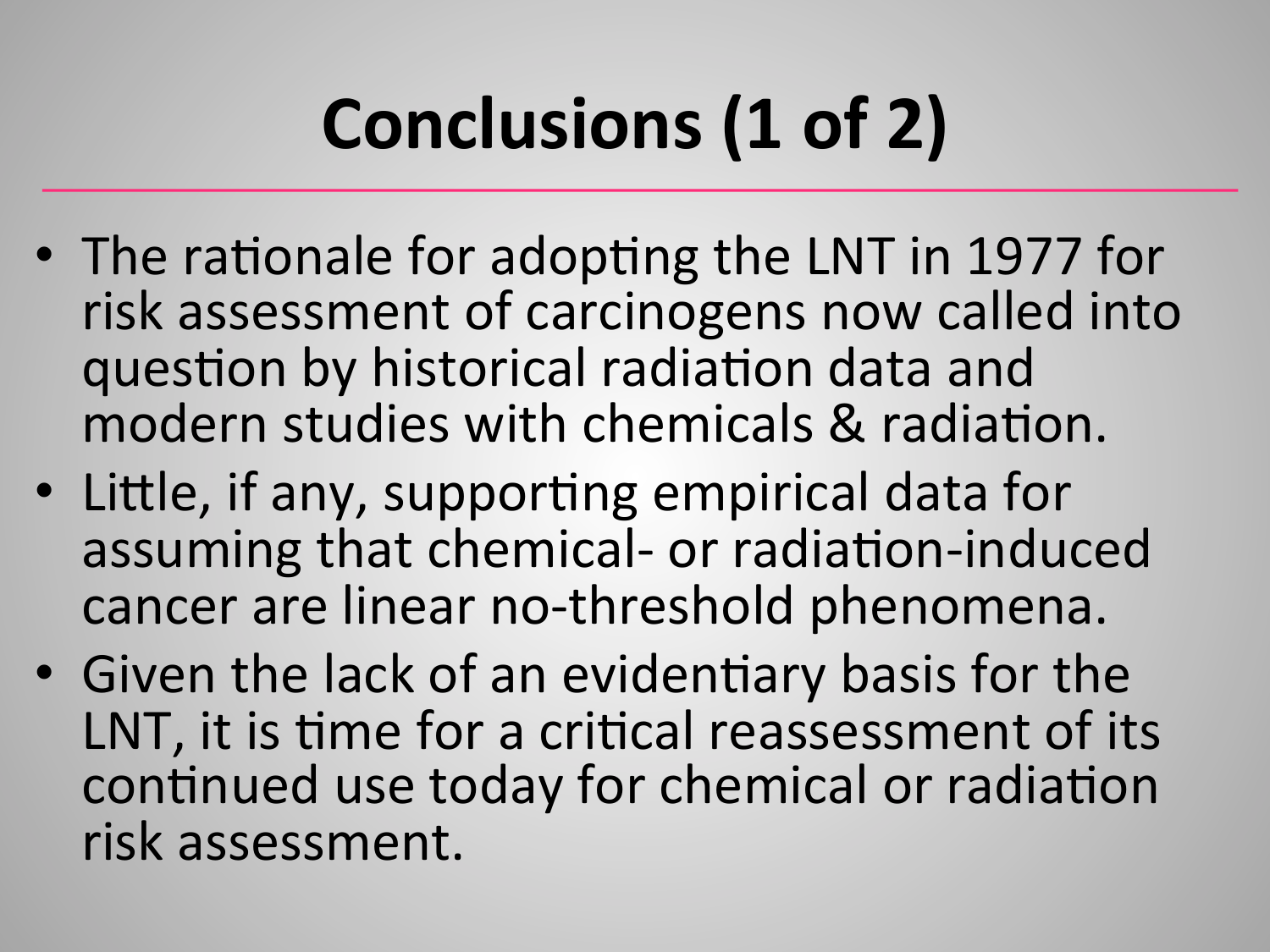# Conclusions (2 of 2)

- Repeated assertions that regulations are science-based opens the door for assessing the LNT since this default plays a central role in cancer & non-cancer risk assessment.
- Following sufficient analysis of salient science, another different NAS committee (i.e., not BEIR) should address cancer & non-cancer risk assessment approaches for chemicals & radiation not based on LNT concept.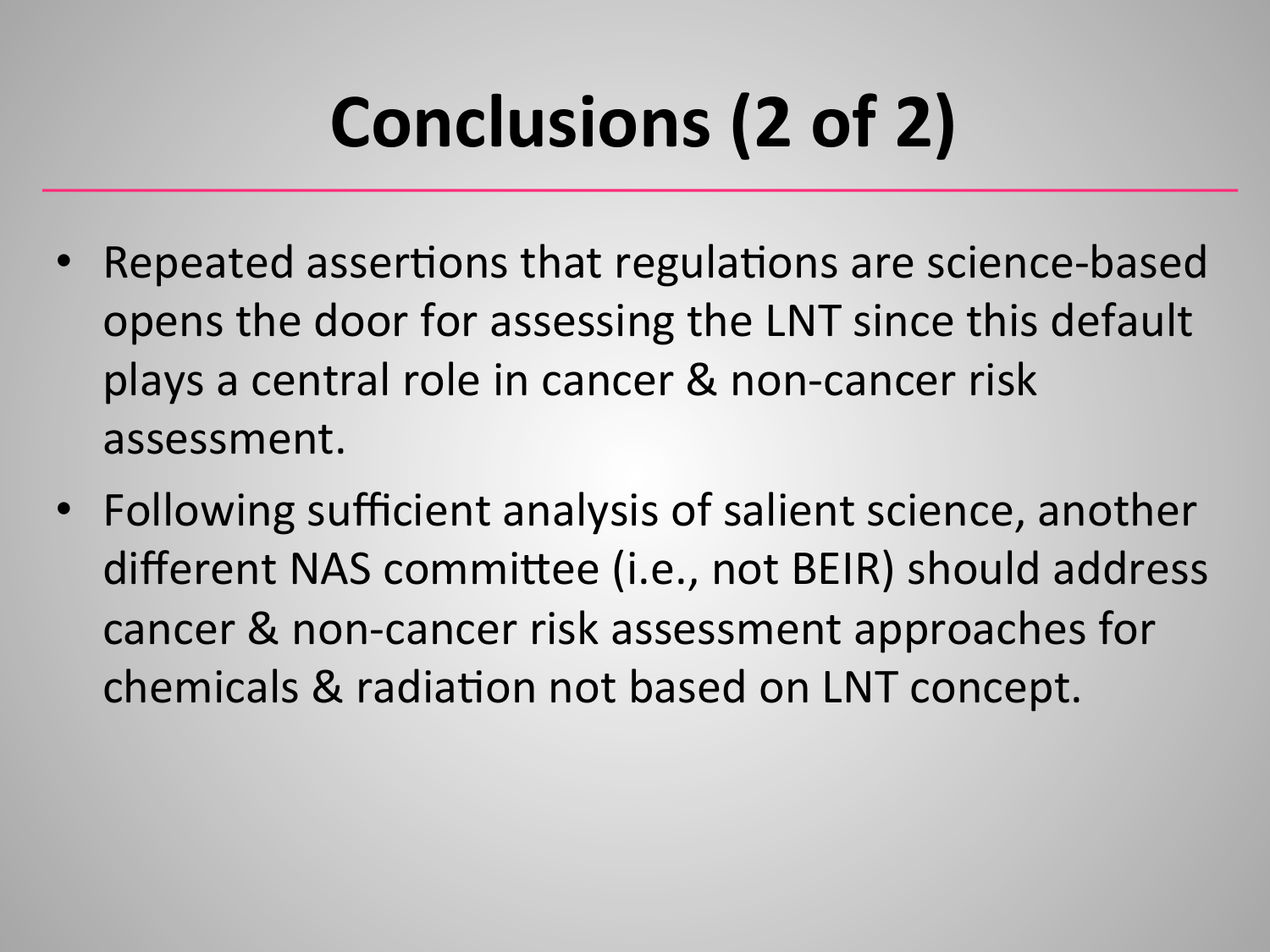## **Path Forward**

- Multi-phased disciplined approach to "groundtruth" the underlying science of the LNT
	- $-$  Critical multi-author peer reviewed science analysis of all relevant data; particular emphasis on DOE Low Dose data
	- Critical multi-author peer reviewed economic analysis/case studies with & without LNT-driven "benefits" calculations
	- $-$  Advocacy/Communications/Public Outreach
- Congressional hearings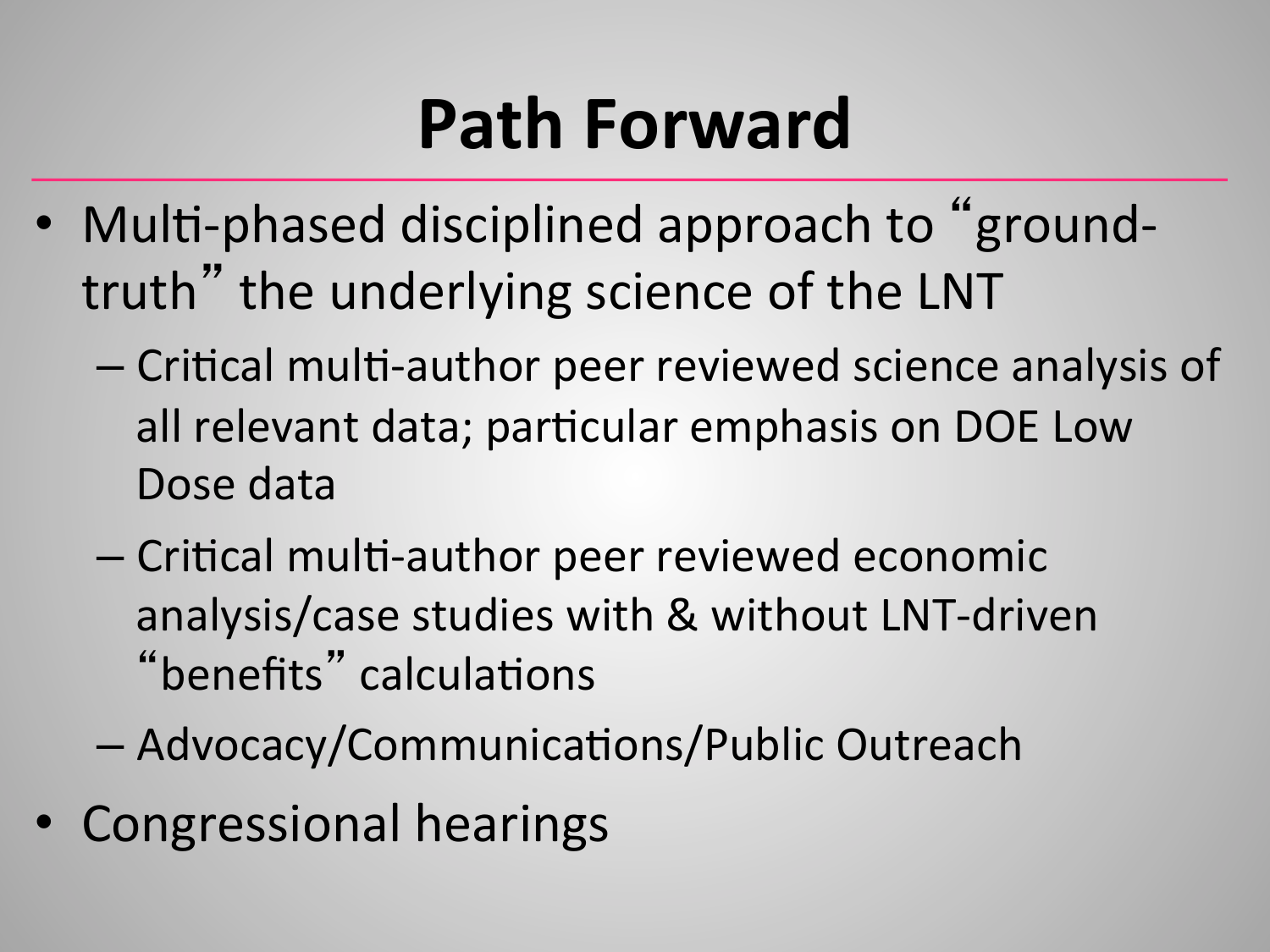## **Path Forward**

- Appropriations for DOD/DOE request for a different NAS committee to address non-LNT cancer risk assessment approaches
- Widespread support for challenging LNT model
	- $-$  Numerous industry trade associations
	- Individual companies
	- State regulatory agencies
	- Animal rights organizations
	- House Energy & Commerce Committee